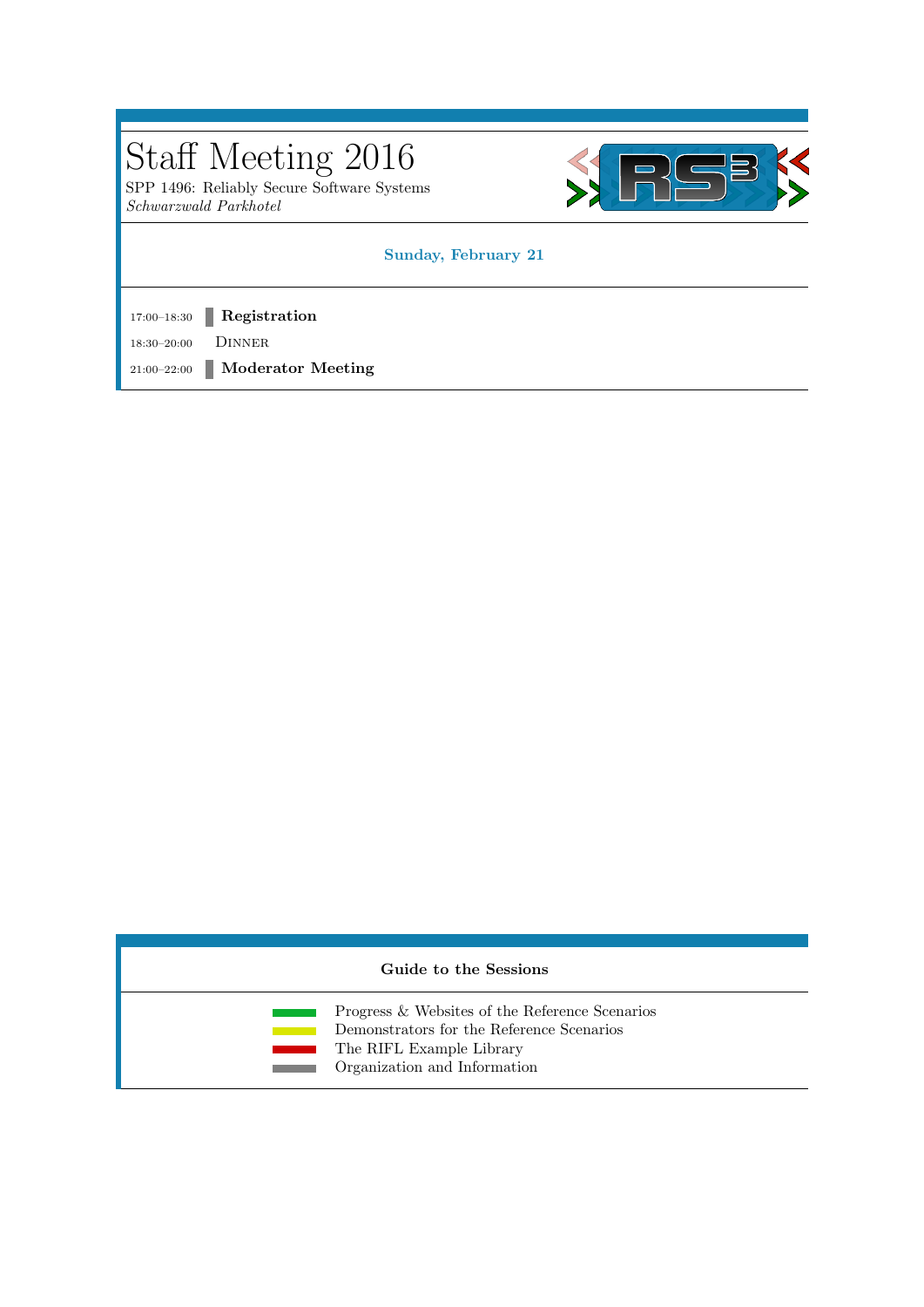SPP 1496: Reliably Secure Software Systems Schwarzwald Parkhotel



### Monday, February 22

| $09:00 - 09:10$ | Welcome to the Staff Meeting 2016                                                                                                                               | plenary session<br>(speaker: David Schneider)   |
|-----------------|-----------------------------------------------------------------------------------------------------------------------------------------------------------------|-------------------------------------------------|
| $09:10 - 09:30$ | Introduction to Reference Scenario Working Sessions                                                                                                             | plenary session<br>(speaker: David Schneider)   |
| $09:30 - 10:30$ | Plans for the Reference Scenarios<br>- goals and plan for the working sessions<br>- concept for the demonstrators                                               | parallel sessions                               |
| $10:30 - 11:00$ | Presentation of Plans for the Reference Scenarios<br>$\hbox{--}$ feedback from the audience                                                                     | plenary session<br>(moderator: David Schneider) |
| $11:00 - 11:15$ | COFFEE BREAK                                                                                                                                                    |                                                 |
| $11:15 - 12:30$ | Progress & Websites of the Reference Scenarios<br>$-$ technical progress of the reference scenarios $-$ website for presenting the reference scenarios          | parallel sessions                               |
| $12:30 - 14:00$ | LUNCH                                                                                                                                                           |                                                 |
| $14:00 - 16:00$ | Progress & Websites of the Reference Scenarios<br>$-$ technical progress of the reference scenarios $-$ website for presenting the reference scenarios          | parallel sessions                               |
| $16:00 - 16:30$ | <b>COFFEE BREAK</b>                                                                                                                                             |                                                 |
| $16:30 - 17:50$ | Progress & Websites of the Reference Scenarios<br>- completion and consolidation of results                                                                     | parallel sessions                               |
| $17:50 - 18:30$ | <b>Presentation of Reference Scenario Achievements</b><br>- goals and technical results of the sessions<br>– state of the website<br>- feedback by the audience | plenary session<br>(moderator: David Schneider) |
| $18:30 - 20:00$ | <b>DINNER</b>                                                                                                                                                   |                                                 |
|                 |                                                                                                                                                                 |                                                 |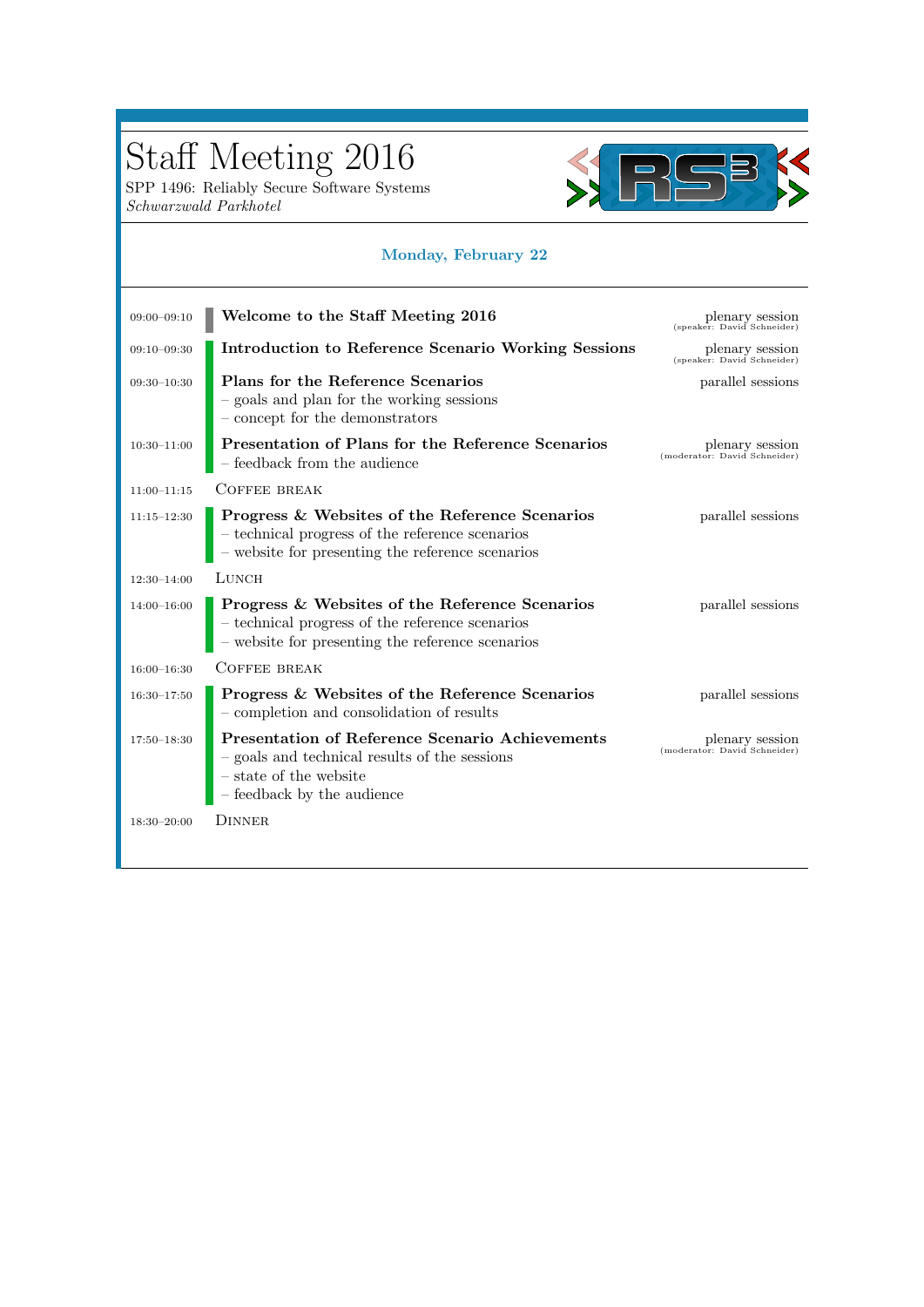SPP 1496: Reliably Secure Software Systems Schwarzwald Parkhotel



### Tuesday, February 23

| $09:00 - 09:15$ | <b>Organizational Issues</b>                                                                                         | plenary session<br>(speaker: Matthias Perner)                    |
|-----------------|----------------------------------------------------------------------------------------------------------------------|------------------------------------------------------------------|
| $09:15 - 09:30$ | Introduction to the RIFL Sessions                                                                                    | plenary session<br>(speaker: David Schneider)                    |
| $09:30 - 11:00$ | Extending the RIFL Example Library<br>$\hbox{--}$ a large suite of information-flow examples                         | parallel sessions                                                |
| $11:00 - 11:15$ | COFFEE BREAK, 1. ROUND OF RESULTS                                                                                    |                                                                  |
| $11:15 - 12:30$ | Extending the RIFL Example Library<br>$\parallel$ Application of Tools – continuation of the session                 | parallel sessions                                                |
| $12:30 - 14:00$ | LUNCH, 2. ROUND OF RESULTS                                                                                           |                                                                  |
| $14:00-15:30$   | <b>Extending the RIFL Example Library</b><br>$\parallel$ Application of Tools<br>– continuation of the session       | parallel sessions                                                |
| $15:30 - 15:45$ | COFFEE BREAK, 3. ROUND OF RESULTS                                                                                    |                                                                  |
| $15:45 - 17:15$ | Extending the RIFL Example Library<br>   Application of Tools<br>$-$ continuation of the session                     | parallel sessions                                                |
| $17:15 - 17:45$ | The RIFL Challenge<br>$-$ results from applying the tools on the created examples                                    | plenary session<br>(moderator: Matthias Perner,<br>Markus Tasch) |
| $17:45 - 18:30$ | Reflection on the Reference Scenarios<br>$\hbox{--}$ personal insights on the reference scenarios<br>- questionnaire | individual sessions                                              |
| $18:30 - 20:00$ | <b>DINNER</b>                                                                                                        |                                                                  |